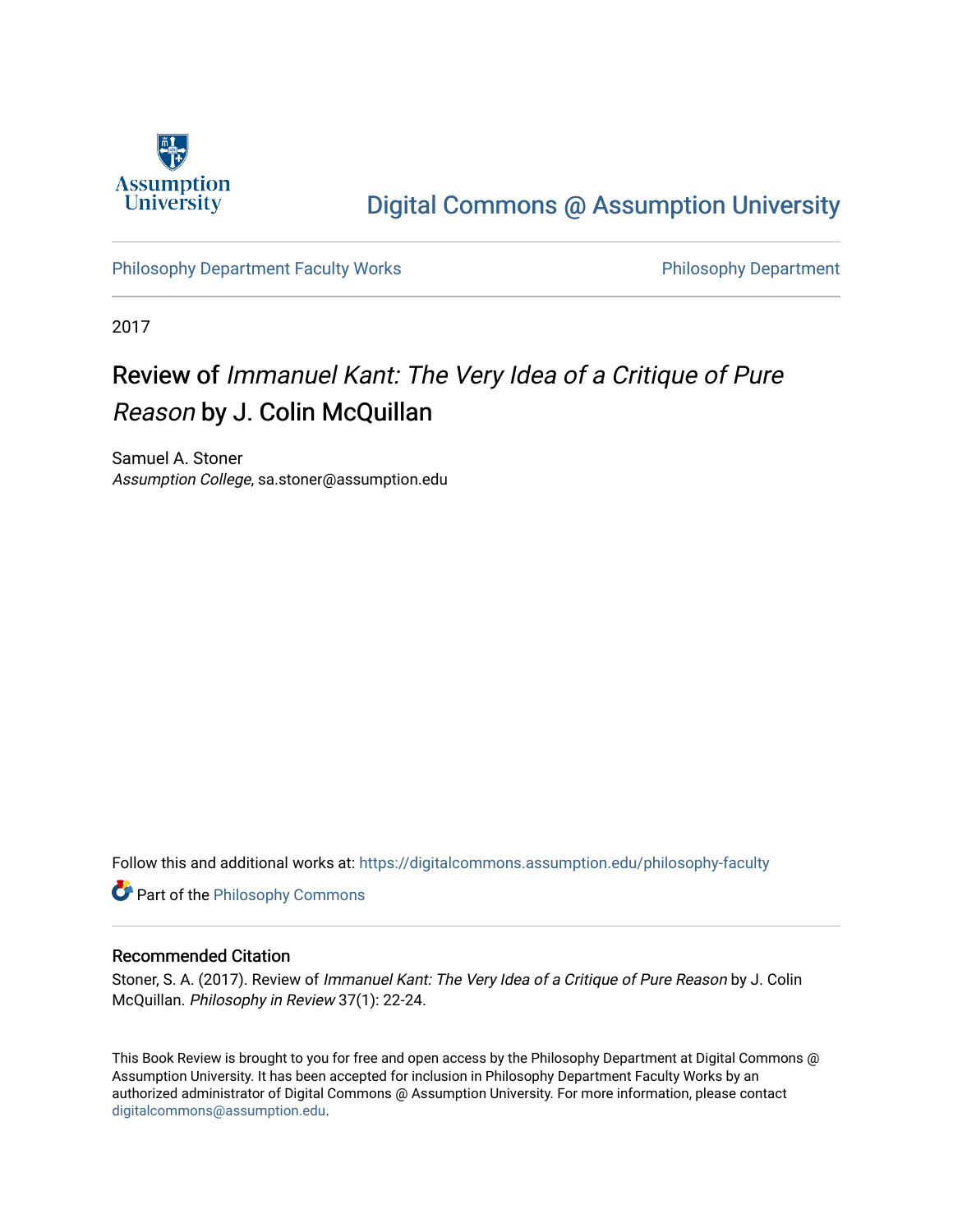**J. Colin McQuillan**. *Immanuel Kant: The Very Idea of a Critique of Pure Reason*. Northwestern University Press 2016. 192 pp. \$99.95 USD (Hardcover ISBN 9780810132450); \$34.95 USD (Paperback ISBN 9780810132481).

J. Colin McQuillan's *Immanuel Kant: The Very Idea of a Critique of Pure Reason* begins by noting the surprising fact that 'up to this point there has not been a single work that explains why Kant calls the *Critique of Pure Reason* a critique' (ix). In light of this oversight, McQuillan aims to provide 'a study of the background, development, exposition, and justification of Kant's *Critique of Pure Reason*' that focuses on 'Kant's conception of critique, rather than his arguments for the transcendental ideality of space and time, his deduction of the pure concepts of the understanding, or the objections he raises against traditional metaphysics' (ix). McQuillan argues that it is precisely 'Kant's conception of a critique and his insistence that philosophy must begin with a critique of pure reason that distinguishes his critical philosophy from his pre-critical philosophy' (x); Kant's mature thought cannot be defined 'by its opposition to the views he espoused during his pre-critical period' (xi); Kant 'never denied that metaphysics was possible or desirable' (xii); and Kant's critical philosophy aims to achieve 'what he set out to accomplish in his pre-critical philosophy: a revolutionary transformation of the method of metaphysics that would set metaphysics on the sure path of science' (x). McQuillan's thesis is that Kant's 'critique' names a novel approach to metaphysics that begins with the question of the ground of the relation between representations and objects.

After a brief overview of the conceptions of criticism at work in modern 'philological critique' (4-6), 'literary criticism' (6-10), 'critique of taste' (10-4), and 'critical logic' (14-7), McQuillan provides an account of how and why the notion of critique first emerged in Kant's thinking. He begins by examining Kant's investigation of the method befitting metaphysics in his Prize Essay (1764) and highlighting Kant's methodological investigations in the mid-1760s. McQuillan rightly notes that Kant's preoccupation with the question of the proper method of metaphysics implies a logically prior concern with metaphysics simply. Thus, he criticizes scholars who argue that Kant lost faith in metaphysics in the 1760s and emerged as a disillusioned skeptic. However, he also questions scholars who acknowledge Kant's abiding interest in metaphysics but claim that Kant's conception of the nature of metaphysics underwent a 'dramatic change' in the 1760s, specifically those who emphasize Kant's description of metaphysics as the 'science of the limits of human reason' (21, 40-41). While McQuillan acknowledges that Kant aims to 'place metaphysics on a new foundation' (22) by articulating a method that ensures the success of metaphysical inquiry, he seems committed to the conclusion that Kant's conception of the nature of metaphysics is more or less traditional, even as late as Kant's *Dreams of a Spirit-Seer Elucidated by Dreams of a Metaphysician*  (1766). However, McQuillan does not explore the possibility that Kant's methodological investigations *led* him to reinterpret metaphysics as a science of the limits of human reason. He also overlooks the striking fact that Kant concludes *Dreams of a Spirit-Seer* by emphasizing the practical, moral significance of metaphysics.

In any event, McQuillan goes on to explain that Kant's pursuit of the proper method of metaphysics leads him to raise the question of the relationship between representations and objects—a question Kant describes as the 'key to the whole secret of metaphysics' (42). To adumbrate McQuillan's compelling account: Kant's Inaugural Dissertation (1770) emphasizes the difference between sensible and intellectual cognition. Since Kant holds that metaphysics is concerned with rational principles, not empirical concepts, he concludes that purifying the former of the latter will uncover metaphysical inquiry's proper objects, thereby clarifying its task and guaranteeing its efficacy. Kant planned to elaborate this method in a work called *The Bounds of Sensibility and Reason* until a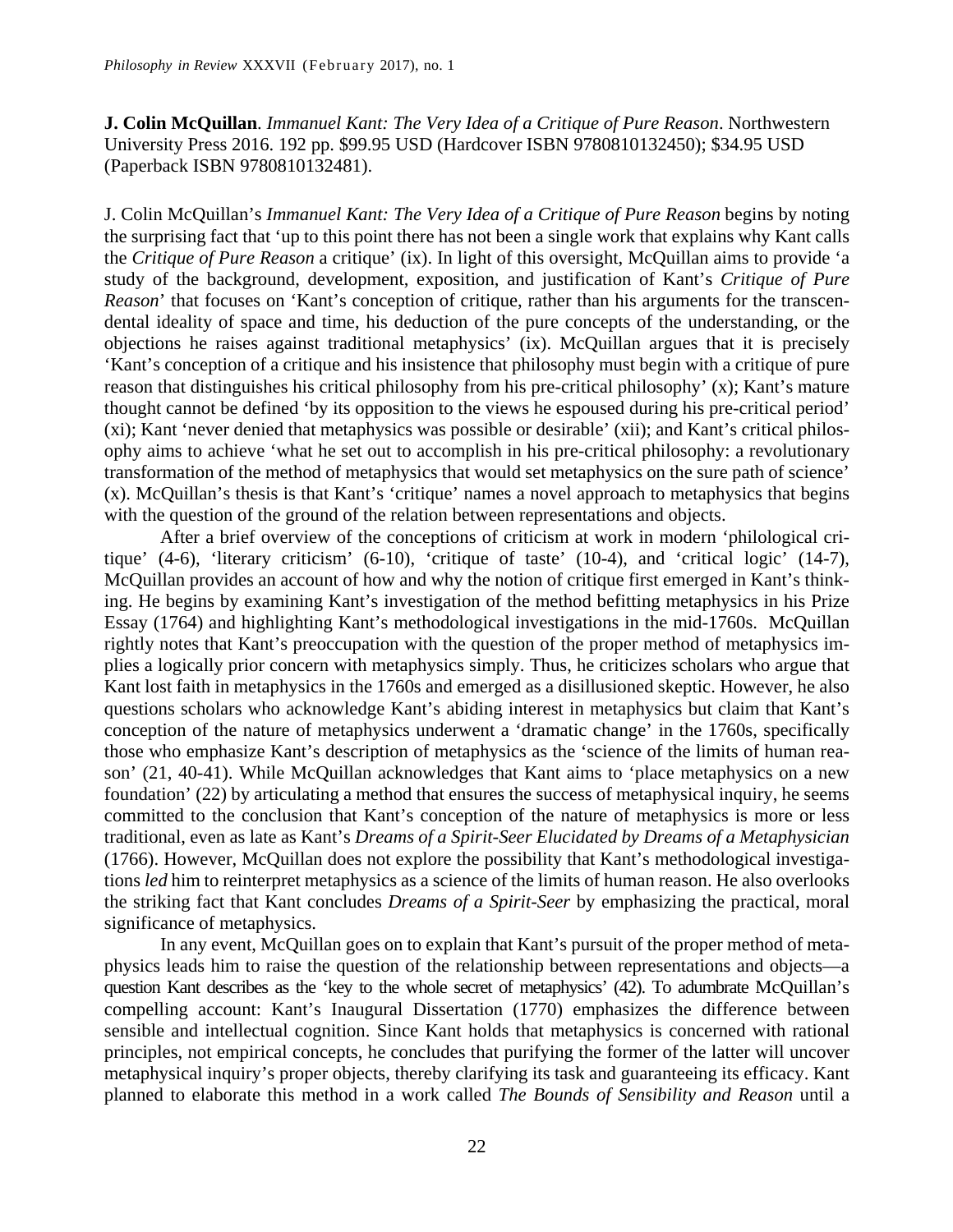conversation with his former student Marcus Herz led Kant to see that purifying intellectual cognition ultimately only raises the more fundamental question of how intellectual concepts are related to the world. Thus, McQuillan uncovers a shift in Kant's focus 'from the "bounds" (*Grenzen*) of sensibility and reason to the "ground" (*Grund*) of the relation between representations and objects' (55). Further, he notes that Kant's rejection of Platonism, occasionalism, and pre-established harmony led him to turn 'to the understanding itself' in order to pursue 'an immanent account' of the validity of representations (59). Finally, McQuillan highlights that Kant's notion of 'critique' first appears as a description of his pursuit of an immanent account of the ground of objectively valid representations (60).

McQuillan's account of Kant's first reference to 'critique' raises the question of whether and how this early reference informs Kant's mature philosophy. Thus, McQuillan examines Kant's explicit discussions of the nature and purpose of critique in the *Critique of Pure Reason*. More specifically, McQuillan offers careful interpretations of four of Kant's 'definitions' of critique therein: his account of the critique of reason as a court of justice (65-70); his definition of critique as an investigation of the possibility of metaphysics (70-7); his description of the *Critique* as an attempt to transform the procedure of metaphysics (78-86); and his characterization of the *Critique* as an account of the sources and boundaries of reason (86-8). While McQuillan's interpretations of these passages are compelling, one wonders why McQuillan does not devote more attention to the first *Critique*'s Doctrine of Method, which is explicitly concerned with elucidating the purpose of Kant's critique of reason.

 McQuillan concludes his book by reflecting on Kant's continued commitment to the project of critique after the first *Critique*'s publication. Thus, he offers a helpful overview of Kant's several apologies for the notion of critique in the *Prolegomena to Any Future Metaphysics* (91-6), the Preface to the second edition of the first *Critique* (96-102), the so-called Kant-Eberhard controversy (102- 9), and finally in two oft-ignored late essays on the history of philosophy (109-11). This overview demonstrates that the notion of a critique of reason remained central to Kant's thinking until the end of his philosophical career.

McQuillan's book makes an important contribution to the scholarship, not only by correcting for common accounts of Kant's rejection of metaphysics in favor of 'epistemology', but also by opening up the question of the nature and meaning of critique, as such. McQuillan deserves special praise for his lucid prose, for his attention to historical context, and especially for the grace and patience he exhibits as he guides readers through the dense arguments of Kant's pre-critical writings. I recommend the book to all students of the history of philosophy, Kant scholars and generalists alike. By way of conclusion, I want to raise two questions—questions alluded to, but not explicitly addressed by, McQuillan's account.

First, McQuillan's analysis of Kant's critique of reason raises the question of the nature of reason, as such. The answer to this question is necessary for explaining why humans undertake metaphysical inquiry and why such inquiry tends to lead to perplexities rather than knowledge. Accordingly, an account of Kant's conception of reason is vital for any explanation of why the search for a method of metaphysics is necessary and why reason stands in need of critique. Of particular significance in this context is the fact that Kant's confrontation with Rousseau in the 1760s led Kant to reinterpret the nature of reason as essentially spontaneous, purposive, and practical. McQuillan's excellent account of Kant's quest for a proper method of metaphysics would benefit from being read in conjunction with a careful examination of Kant's 'discovery' of reason's moral character. Such an examination would have to pay special attention to Kant's account of the relationship between metaphysics and morality in *Dreams of a Spirit Seer* and his subsequent articulation of the intrinsic